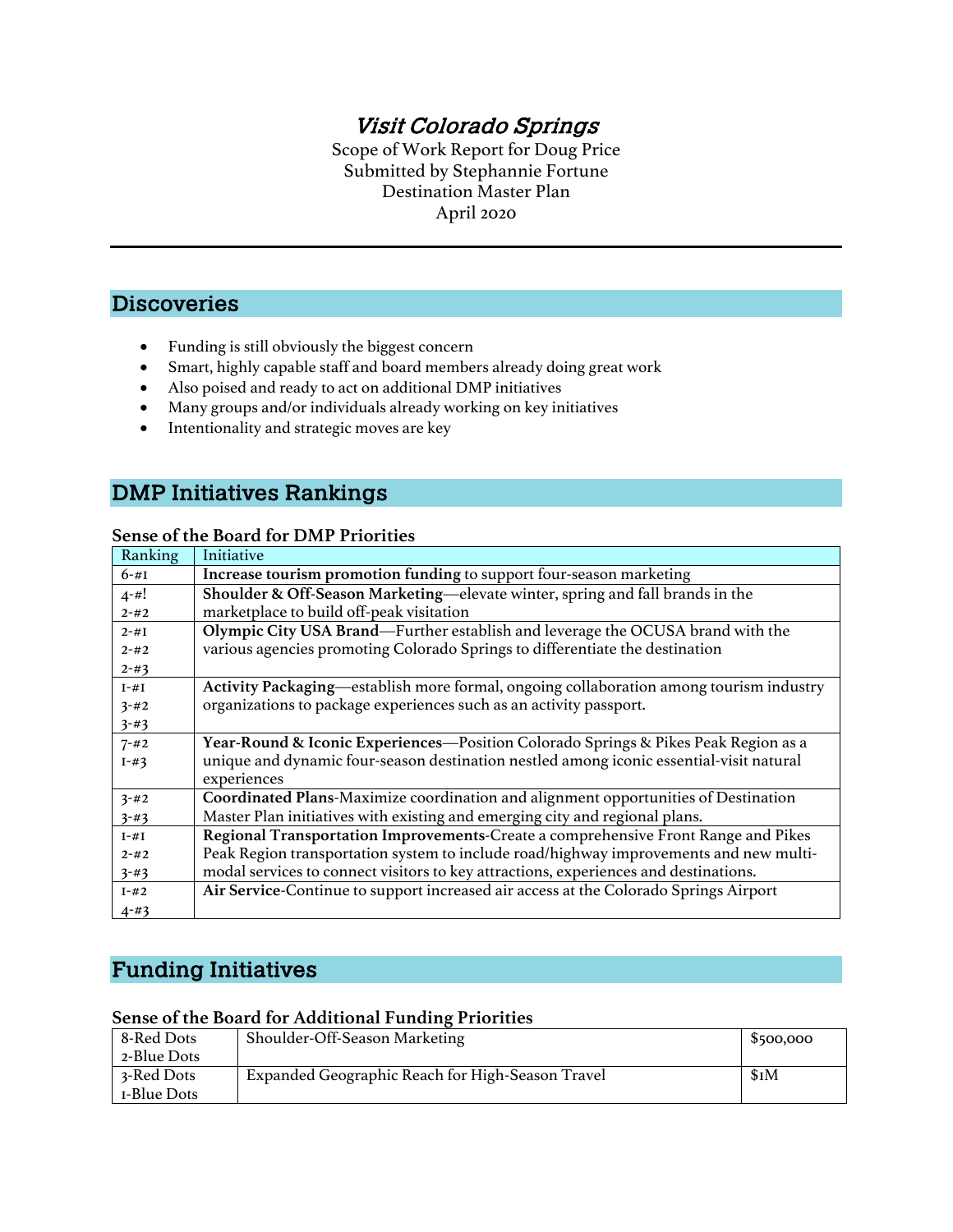| 2-Red Dots  | Airport-Specific Campaigns                     | \$450,000   |
|-------------|------------------------------------------------|-------------|
| 6-Blue Dots |                                                |             |
| 5-Blue Dots | TV Advertising                                 | \$I/M       |
| 5-Blue Dots | Expanded Meeting & Event Planner Research      | \$150,000   |
| 3-Blue Dots | Expanded Presence at Group Market Trade Events | \$150,000   |
|             |                                                | Total=      |
|             |                                                | \$3,250,000 |
|             |                                                |             |

# DMP "Support" Initiatives

| <b>Initiatives &amp; Combined Initiatives</b> | <b>Special Notes</b>                                   |
|-----------------------------------------------|--------------------------------------------------------|
| <b>Biking &amp; Hiking Trails</b>             | Susan and TOSC leading the way!!                       |
| Parks & Roadway Connectivity including Ring   | Be on standby to see how VCOS can be helpful.          |
| the Peak                                      |                                                        |
| Iconic Trail Systems                          |                                                        |
| Wayfinding                                    |                                                        |
| Parks & Trails Maintenance                    |                                                        |
| <b>Olympic Experience Coordination</b>        | More discussion needed.                                |
| <b>Olympic Experiences</b>                    |                                                        |
| <b>USAFA Experience Coordination</b>          |                                                        |
| <b>Regional Transportation Improvements</b>   | Arrange a seat at the table where important            |
| <b>Public Transit</b>                         | discussions are occurring and tourism can be           |
| <b>Air Service</b>                            | brought to the forefront.                              |
|                                               | Greg is an important voice for tourism related to air  |
|                                               | service. Great crossover!                              |
|                                               | Explore best practices—Westminster meeting             |
|                                               | incorporating Health & Wellness, Outdoor               |
|                                               | Recreation using shuttles & other transportation.      |
|                                               | Engage with PPACG.                                     |
| <b>Pikes Peak Planning</b>                    | Becky & PPRA are deeply involved in the discussion     |
| Sustainability                                | and passionate about advancement. Palmer Land          |
|                                               | Trust is leading the way; VCOS should be a part of     |
|                                               | any initiative; Jillian w/City Parks a good contact.   |
| <b>Sports &amp; Entertainment Venues</b>      | New Sports Authority.                                  |
| <b>Unique Performance Venue</b>               | Existing group of Chamber/EDC, VCOS, Carlie            |
|                                               | w/Cityperhaps enhance efforts.                         |
| <b>Signature Events</b>                       | LART plays a role; potential partnership between       |
|                                               | VCOS, EDC & Sports Corp                                |
|                                               | Anthony Perez-event promoter.                          |
| <b>Basecamp Facility</b>                      | Look into Master Plan for the Parks like Acacia,       |
|                                               | Antlers, etc. to see if there is an intersection. Bill |
|                                               | Ruskin important voice.                                |
|                                               | Greg Wellan (sp?)-public/private partnership?          |
|                                               | Virtual opportunities                                  |
|                                               | Hub for outdoor recreation-one stop shop               |
|                                               | Nathan Fay & Samantha with OEDIT State Outdoor         |
|                                               | Recreation                                             |
|                                               | Great Outdoors Colorado                                |
| <b>Arts &amp; Culture</b>                     | Not galvanize, but support COPPeR and others.          |